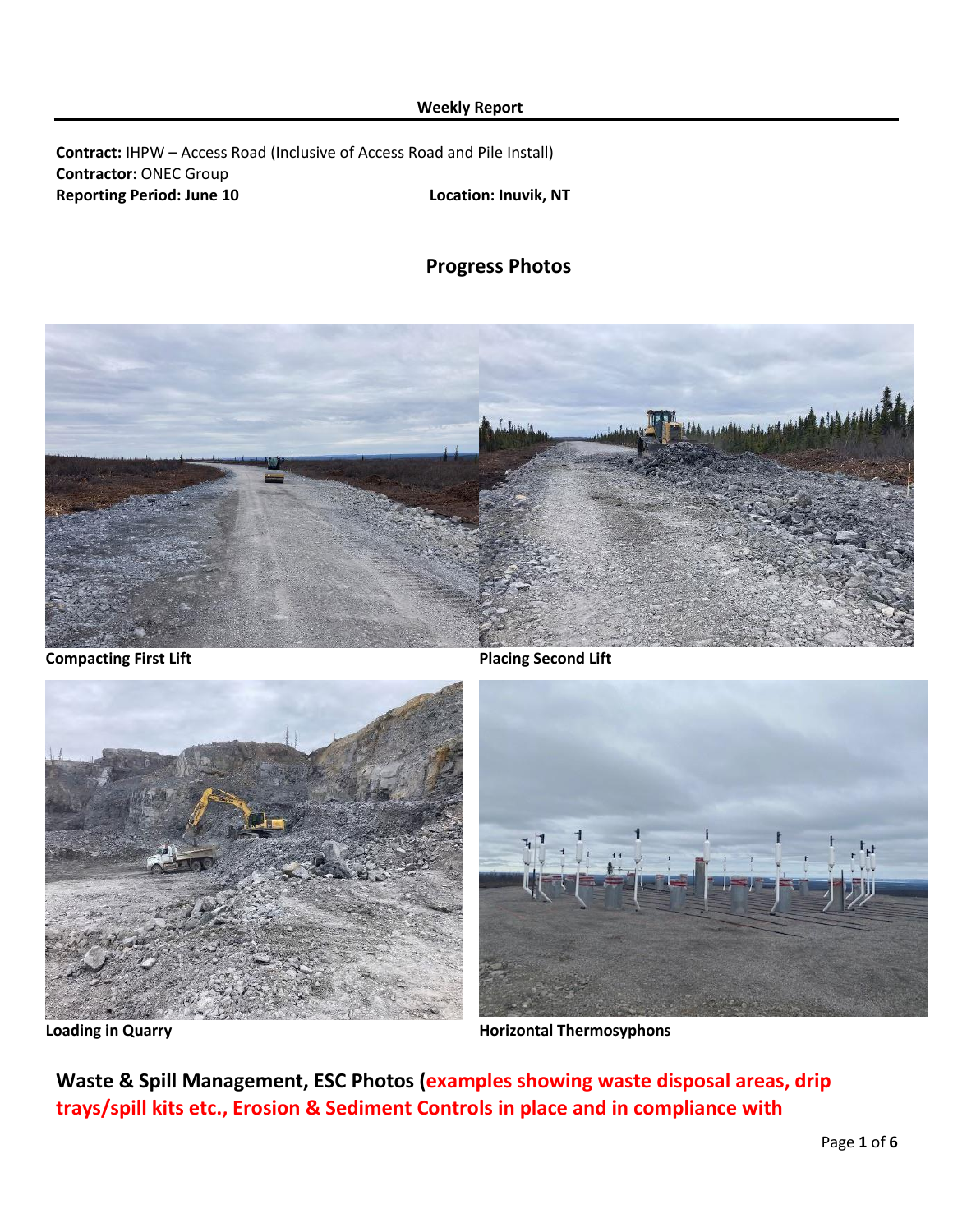# **management plans)**





### **Drip trays under equipment**

### **SAFETY / ENVIRONMENT:**

- No safety or environmental concerns to report.
- Update from June 1 report: Department of Lands noted that spill tray weren't under all Tundra equipment when not in use. This was resolved the following day – drip trays are being placed under all equipment on both the Access Road and Pile Sites.
- **Safety Statistics: (reported from Monday to Sunday):**

|                                          | <b>THIS PERIOD</b>       | <b>CONTRACT TOTAL</b> |  |  |  |
|------------------------------------------|--------------------------|-----------------------|--|--|--|
| <b>SAFETY</b>                            |                          |                       |  |  |  |
| <b>Incidents</b>                         | 0                        | 0                     |  |  |  |
| <b>Injuries</b>                          | 0                        | ი                     |  |  |  |
| <b>Near misses</b>                       | 0                        | 0                     |  |  |  |
| <b>Site Orientations</b>                 | 1                        | 23                    |  |  |  |
| <b>Sub-Contractor Orientation</b>        | 0                        | 10                    |  |  |  |
| <b>Toolbox Contractor Safety Meeting</b> | 14                       | 91                    |  |  |  |
| JSA/JHA/SWP                              | 0                        | 79                    |  |  |  |
| <b>Safety/Enviro Audits (internal)</b>   | 0                        |                       |  |  |  |
| Safety/Enviro Inspections (external)     | 0                        |                       |  |  |  |
| <b>Total Work Hours On-Site</b>          | 1,000*                   | 4,750                 |  |  |  |
| Weather                                  | <b>High</b><br>$Low - 5$ |                       |  |  |  |

\* Estimated value – awaiting daily reports to finalize

## **DELAYS:**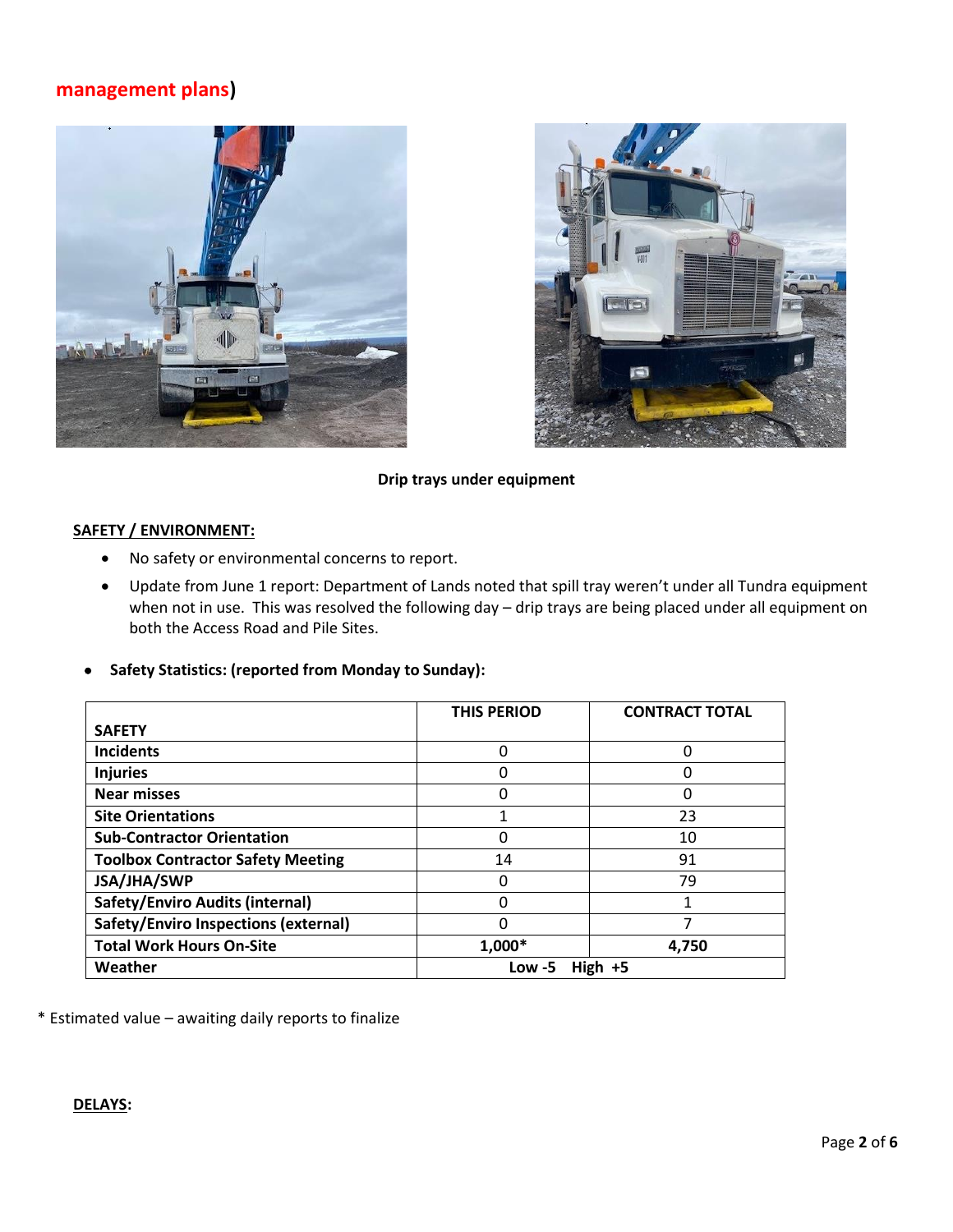- Delayed Quarry blast resulting in a low volume of usable material.
- Reduced production on quarry resulting in limited material availability.

## **PROGRESS UPDATE:**

### **Access Road:**

Load/Haul/Place 300mm Embankment Material: To Date: 38,972m3 34% complete

Geotextile Placement: To Date: 104,000m2 100% complete

### **Pile Install:**

Supply and Install Structural Fill: To Date: 847m3 55% complete

Produce, Load, Haul, Fill-Crushed Aggregate 0-20mm (Layer 1) To Date: 160m3 40% complete

25/25 piles installed; 25/25 vertical thermosyphons installed

Update from Arctic Foundations:

- Continued pre-fab and installation of horizontal thermosyphons
- Awaiting concrete blocks to arrive these are stuck at the river crossing, but they are expected in the next couple of days. If these are delayed, Arctic Foundations will add refrigerant to thermosyphons for commissioning

Update on Crane Pad:

• ONEC's Surveyor had a call with GHD, Hatch, and WSP yesterday. For the crane pad and crane assembly areas, they established the construction limits with geotextile and a 400mm thick layer of blast rock and then backed off to allow Tundra and Arctic Foundations the time and space to execute their scope.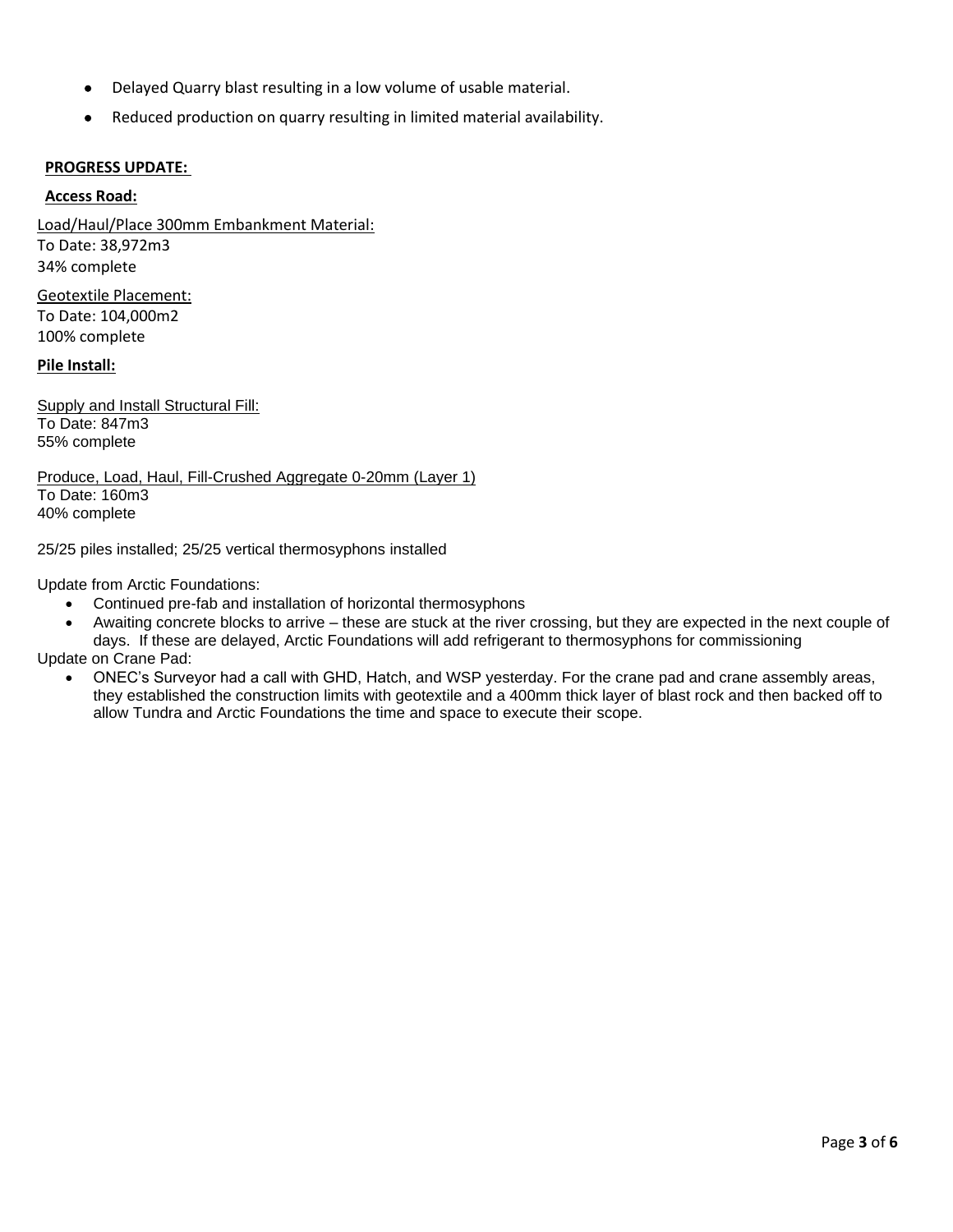

|      | ER. CONSTRUCT. COMPLETE                | Week Ending                     | 9 | 2022-06-11<br>10 | 11 | 12 | 13 | 2022-06-18 | 18 | 19 | 20 | 21 | 2022-06-25<br>22 | 23 | 24 | 25 | 26 | 27 | 2022-07-03        | 30 | 2 |
|------|----------------------------------------|---------------------------------|---|------------------|----|----|----|------------|----|----|----|----|------------------|----|----|----|----|----|-------------------|----|---|
| No.  | Activity                               | Responsible                     | R | F                | S  | S  |    |            | S  | S  |    |    |                  |    |    | S  | S  |    |                   |    | s |
| 1.1  | Project Management & Controls          | ONEC                            |   |                  |    |    |    |            |    |    |    |    |                  |    |    |    |    |    |                   |    |   |
| 1.2  | Construction Support (as required)     | ONEC                            |   |                  |    |    |    |            |    |    |    |    |                  |    |    |    |    |    |                   |    |   |
| 2.1  | Horizontal thermosyphons supply        | Arctic Foundations (Tundra)     |   |                  |    |    |    |            |    |    |    |    |                  |    |    |    |    |    |                   |    |   |
| 2.2  | Horizontal thermosyphons install       | Arctic Foundations (Tundra)     |   |                  |    |    |    |            |    |    |    |    |                  |    |    |    |    |    |                   |    |   |
| 3.1  | Placement & compaction 100 mm layer 1  | <b>Tundra Drilling Services</b> |   |                  |    |    |    |            |    |    |    |    |                  |    |    |    |    |    |                   |    |   |
| 3.2  | Sand bedding for horizontal thermistor | <b>Tundra Drilling Services</b> |   |                  |    |    |    |            |    |    |    |    |                  |    |    |    |    |    |                   |    |   |
| 4.1  | Horizontal thermistor supply           | Arctic Foundations (Tundra)     |   |                  |    |    |    |            |    |    |    |    |                  |    |    |    |    |    |                   |    |   |
| 4.2  | Horizontal thermistor install          | Arctic Foundations (Tundra)     |   |                  |    |    |    |            |    |    |    |    |                  |    |    |    |    |    |                   |    |   |
| 5.1  | Placement & compaction 200 mm layer 1  | Tundra Drilling Services        |   |                  |    |    |    |            |    |    |    |    |                  |    |    |    |    |    |                   |    |   |
| 6.1  | Supply 8" rigid                        | <b>Tundra Drilling Services</b> |   |                  |    |    |    |            |    |    |    |    |                  |    |    |    |    |    |                   |    |   |
| 6.2  | Install 8" rigid                       | <b>Tundra Drilling Services</b> |   |                  |    |    |    |            |    |    |    |    |                  |    |    |    |    |    |                   |    |   |
| 7.1  | Geomembrane supply                     | Nilex (Tundra)                  |   |                  |    |    |    |            |    |    |    |    |                  |    |    |    |    |    |                   |    |   |
| 7.2  | Geomembrane install                    | Nilex (Tundra)                  |   |                  |    |    |    |            |    |    |    |    |                  |    |    |    |    |    |                   |    |   |
| 8.1  | Geotextile supply supply               | <b>Tundra Drilling Services</b> |   |                  |    |    |    |            |    |    |    |    |                  |    |    |    |    |    |                   |    |   |
| 8.2  | Geotextile supply install              | Tundra Drilling Services        |   |                  |    |    |    |            |    |    |    |    |                  |    |    |    |    |    |                   |    |   |
| 9.1  | Placement & compaction 200 mm layer 2  | Tundra Drilling Services        |   |                  |    |    |    |            |    |    |    |    |                  |    |    |    |    |    |                   |    |   |
| 9.2  | Placement & compaction 100 mm layer 2  | <b>Tundra Drilling Services</b> |   |                  |    |    |    |            |    |    |    |    |                  |    |    |    |    |    |                   |    |   |
| 10.1 | Placement & compaction 300 mm layer 3  | <b>Tundra Drilling Services</b> |   |                  |    |    |    |            |    |    |    |    |                  |    |    |    |    |    |                   |    |   |
| 11.1 | Geotechnical compaction testing        | Tetrateck                       |   |                  |    |    |    |            |    |    |    |    |                  |    |    |    |    |    |                   |    |   |
| 12.1 | Supply u/g grounding                   | ONEC (Tentative)                |   |                  |    |    |    |            |    |    |    |    |                  |    |    |    |    |    | Finish date - TBD |    |   |
| 12.2 | Install u/g grounding                  | ONEC (Tentative)                |   |                  |    |    |    |            |    |    |    |    |                  |    |    |    |    |    | Finish date - TBD |    |   |

# • **EQUIPMENT / MATERIALS / LOGISTICS:**

- **Equipment / Materials mobilized to Site this period:**
	- $\bullet$  N/A
- **Equipment / Materials mobilized to Site next period:**
	- $\bullet$  N/A
- **Equipment Demobilized from Site:**

| Pile Install/Drill Site | Watson 2500 Drill Rig    |
|-------------------------|--------------------------|
| Pile Install/Drill Site | Watson 2100 Drill Rig    |
| Pile Install/Drill Site | Freightliner Water Truck |
| Pile Install/Drill Site | DEMAG AC-100 Crane       |
| Pile Install/Drill Site | Kenworth S1194 End Dump  |
| Pile Install/Drill Site | Mack M258 Cement Mixer   |

#### **QUALITY CONTROL:**

- Quality Control is being completed on site by TetraTech. TetraTech representatives are on site for Access Road and Pile Install. TetraTech's representative is covering both sites while Arctic Foundations is performing work.
- QA activity by Owner's Representative none to date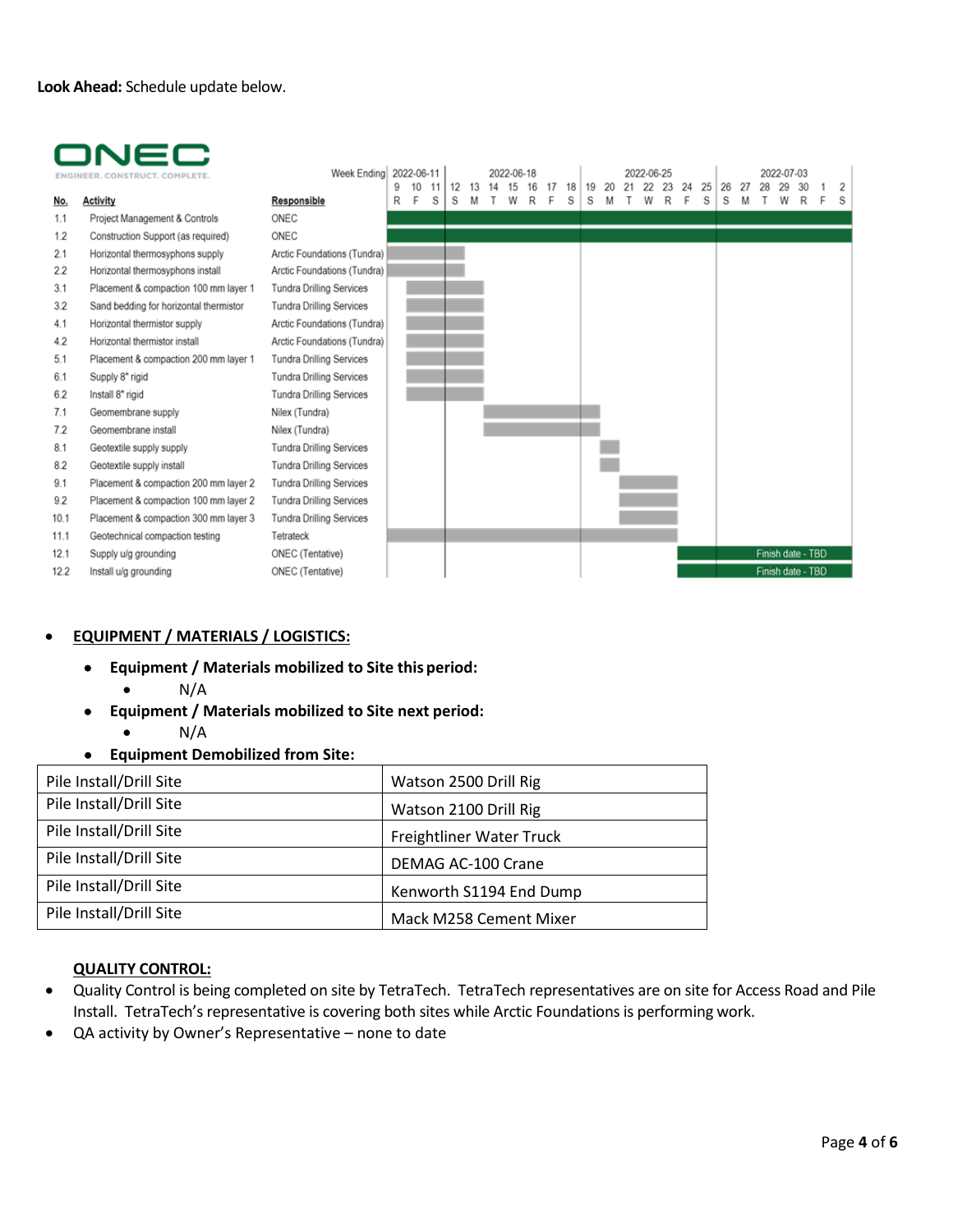#### **MANPOWER:**

- ONEC/Northland Builder Project/Construction Management on site with time split between Access Road and Pile Install sites.
- Subcontractors: TetraTech QC representative on site, Gully Holdings/Bob's Welding providing support in Quarry and with hauling materials

### **Wildlife Sightings Form:** No wildlife sightings this week.

| Date | <b>Time</b> | <b>Species</b><br><b>Number</b> |  | Location | <b>Notes</b> | Name/<br>Company |  |  |
|------|-------------|---------------------------------|--|----------|--------------|------------------|--|--|
|      |             |                                 |  |          |              |                  |  |  |
|      |             |                                 |  |          |              |                  |  |  |
|      |             |                                 |  |          |              |                  |  |  |
|      |             |                                 |  |          |              |                  |  |  |
|      |             |                                 |  |          |              |                  |  |  |
|      |             |                                 |  |          |              |                  |  |  |
|      |             |                                 |  |          |              |                  |  |  |

### **Wildlife Monitor Form:** No wildlife sightings this week.

**Date (dd/mm/yyyy): Observer(s):** 

| Time | <b>Species</b> | Number <sup>1</sup> | Age/Sex <sup>2</sup> | Location | <b>UTM</b>  | <b>Notes</b> | <b>Photo ID</b> |
|------|----------------|---------------------|----------------------|----------|-------------|--------------|-----------------|
|      |                |                     |                      |          | Coordinates |              |                 |
|      |                |                     |                      |          |             |              |                 |
|      |                |                     |                      |          |             |              |                 |
|      |                |                     |                      |          |             |              |                 |
|      |                |                     |                      |          |             |              |                 |
|      |                |                     |                      |          |             |              |                 |
|      |                |                     |                      |          |             |              |                 |
|      |                |                     |                      |          |             |              |                 |
|      |                |                     |                      |          |             |              |                 |
|      |                |                     |                      |          |             |              |                 |
|      |                |                     |                      |          |             |              |                 |

| Target species: |                       |                  | $2 - Age$      | $2 -$ Sex:  | 3 – Notes, where applicable                                                      |
|-----------------|-----------------------|------------------|----------------|-------------|----------------------------------------------------------------------------------|
| grizzly bear    | barren-ground caribou | rusty blackbird  | Adult          | Male        | Weather                                                                          |
| polar bear      | boreal caribou        | short-eared owl  | Juvenile       | Female      | Wildlife behaviour (e.g. aggressive, fleeing, courtship, etc.)                   |
| wolverine       | moose                 | peregrine falcon | Other, specify | <b>Both</b> | Construction activity and nature of wildlife interaction with people or vehicles |
| gray wolf       | beaver                | horned grebe     | <b>Both</b>    | Unknown     | Location (e.g. highway km)                                                       |
| red fox         | muskrat               | waterfowl        | <b>Unknown</b> |             | Indirect evidence of wildlife (e.g. mineral lick, den site, nest, tracks, scat)  |
| arctic fox      | rock/willow ptarmigan |                  |                |             | Cause of mortality (if observed)                                                 |

Additional notes (e.g. details on wildlife interactions or response to mitigation):